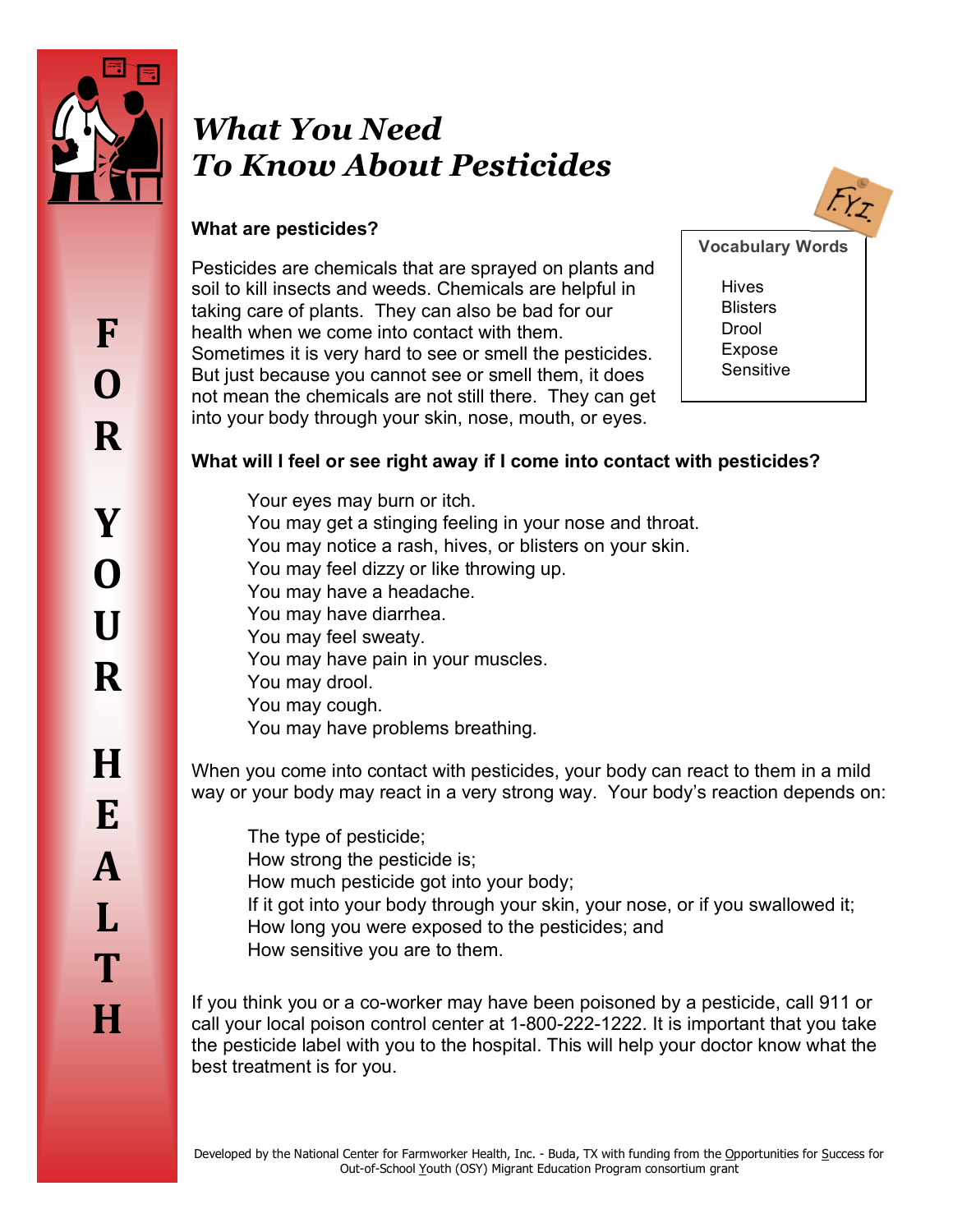### **So, how can I protect myself from pesticides?**

Always wear long pants, long sleeve shirts, closed shoes, and gloves.

Be sure to wear a hat, glasses, and even a handkerchief on your head.

Wash your hands and face before you eat, drink, chew gum, or use the bathroom.

Never put your food on the ground or on top of your clothes. They may have pesticides.

Never go into an area or place where pesticides are being sprayed or that have just been

sprayed. Look out for any signs that warn you about pesticides. Follow the instructions.

When you get home, take off your shoes before you go into the house. As soon as you can,

take a shower, so you can get rid of the pesticides right away.

 Keep your dirty work clothes away from other clothes. Wash them separately, so you don't get pesticides on them.

Change your clothes and wash your hands before you touch your children.

#### **Vocabulary & Definitions**

| Hives:            | A skin rash that itches, swells, and becomes red. Hives usually happen<br>when you have an allergic reaction to food or insect bites. A person can<br>also get hives when he/she comes into contact with chemicals, certain<br>plants, latex, sunlight, and even high temperatures. |
|-------------------|-------------------------------------------------------------------------------------------------------------------------------------------------------------------------------------------------------------------------------------------------------------------------------------|
| <b>Blisters:</b>  | A small pocket filled with a clear liquid that can form on the skin because<br>of burning or irritation or from coming into contact with chemicals.                                                                                                                                 |
| Drool:            | When the saliva slowly runs out of your mouth.                                                                                                                                                                                                                                      |
| Expose:           | To put someone in a situation or a place that could be harmful.                                                                                                                                                                                                                     |
| <b>Sensitive:</b> | When a person has a greater ability to feel a certain reaction to the body.<br>For example: Some people's teeth can be more sensitive than others<br>when they drink cold things.                                                                                                   |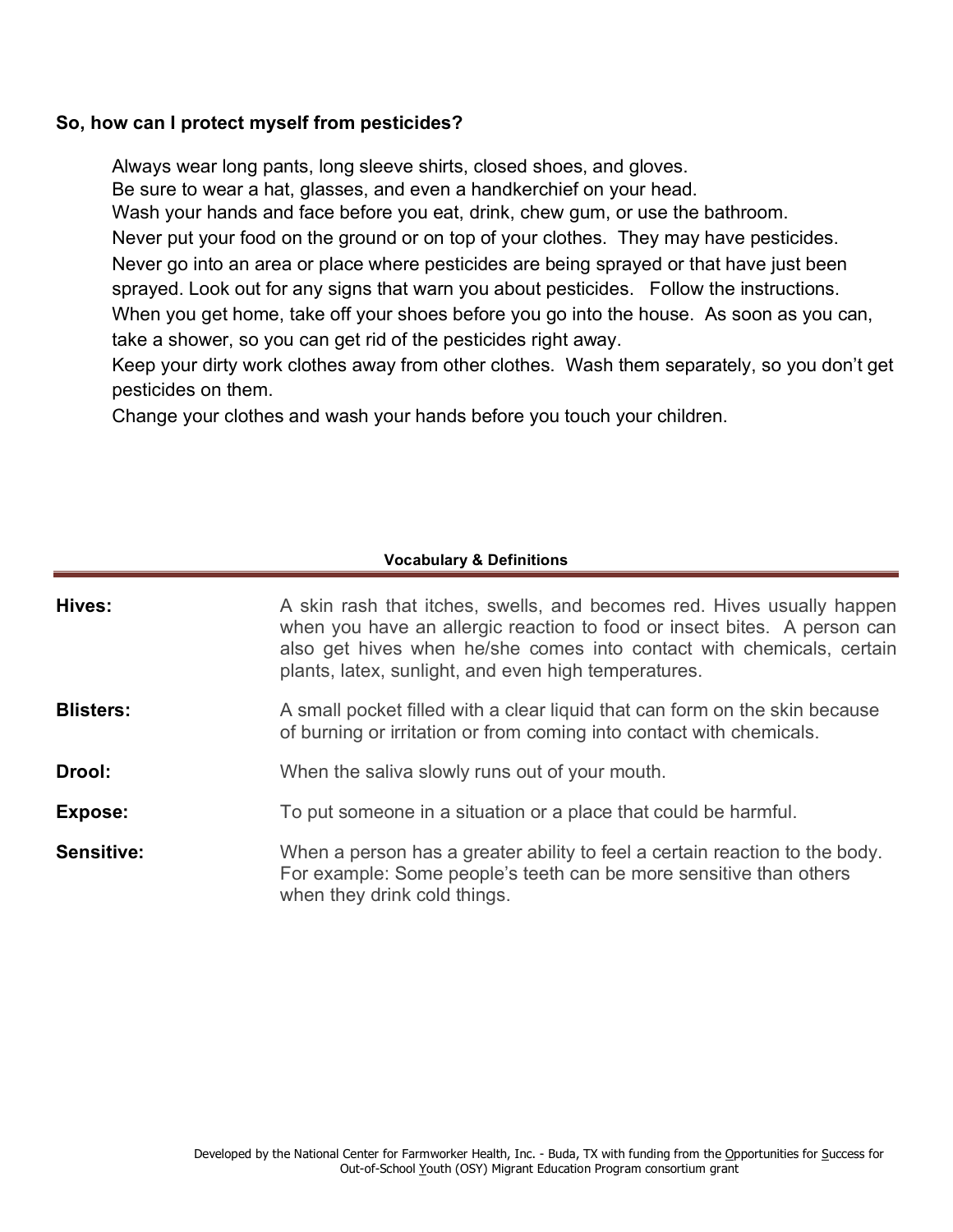

## **Activity 1: Let's Read!**

Maria and her daughter Lisa were picking oranges this morning. At lunch Maria asked Lisa to wash her hands before eating. Lisa did not want to do that. She thought her hands were just fine; they looked clean… but, Maria told her *… "You helped me pick oranges this morning and some pesticide could still be on your hands".*  Lisa looked at her mom with a confused look on her face because she did not see any pesticide on the oranges or on her hands.

\_\_\_\_\_\_\_\_\_\_\_\_\_\_\_\_\_\_\_\_\_\_\_\_\_\_\_\_\_\_\_\_\_\_\_\_\_\_\_\_\_\_\_\_\_\_\_\_\_\_\_\_\_\_\_\_\_\_\_\_\_\_\_\_\_\_\_\_\_\_\_\_\_\_\_\_\_\_\_\_\_\_\_\_\_\_\_

\_\_\_\_\_\_\_\_\_\_\_\_\_\_\_\_\_\_\_\_\_\_\_\_\_\_\_\_\_\_\_\_\_\_\_\_\_\_\_\_\_\_\_\_\_\_\_\_\_\_\_\_\_\_\_\_\_\_\_\_\_\_\_\_\_\_\_\_\_\_\_\_\_\_\_\_\_\_\_\_\_\_\_\_\_\_\_

\_\_\_\_\_\_\_\_\_\_\_\_\_\_\_\_\_\_\_\_\_\_\_\_\_\_\_\_\_\_\_\_\_\_\_\_\_\_\_\_\_\_\_\_\_\_\_\_\_\_\_\_\_\_\_\_\_\_\_\_\_\_\_\_\_\_\_\_\_\_\_\_\_\_\_\_\_\_\_\_\_\_\_\_\_\_\_

\_\_\_\_\_\_\_\_\_\_\_\_\_\_\_\_\_\_\_\_\_\_\_\_\_\_\_\_\_\_\_\_\_\_\_\_\_\_\_\_\_\_\_\_\_\_\_\_\_\_\_\_\_\_\_\_\_\_\_\_\_\_\_\_\_\_\_\_\_\_\_\_\_\_\_\_\_\_\_\_\_\_\_\_\_\_\_

- 1. If Lisa does not wash her hands, how can she get sick from pesticides?
- 2. What are some of the things she may feel or see if she does not wash her hands before eating?

# **Activity 2: Giving Good Advice**

You are the supervisor at Rancho Grande. There are new people who will be working on the farm this year. As their supervisor, what would you tell them about how to protect themselves from pesticides?

\_\_\_\_\_\_\_\_\_\_\_\_\_\_\_\_\_\_\_\_\_\_\_\_\_\_\_\_\_\_\_\_\_\_\_\_\_\_\_\_\_\_\_\_\_\_\_\_\_\_\_\_\_\_\_\_\_\_\_\_\_\_\_\_\_\_\_\_\_\_\_\_\_\_\_\_\_\_\_\_\_\_\_\_\_\_\_\_\_\_

\_\_\_\_\_\_\_\_\_\_\_\_\_\_\_\_\_\_\_\_\_\_\_\_\_\_\_\_\_\_\_\_\_\_\_\_\_\_\_\_\_\_\_\_\_\_\_\_\_\_\_\_\_\_\_\_\_\_\_\_\_\_\_\_\_\_\_\_\_\_\_\_\_\_\_\_\_\_\_\_\_\_\_\_\_\_\_\_\_\_

Write your ideas in the space below:

## **Activity 3: Now, listen up!**

Listen to your teacher's instructions carefully. True or False?

| <b>Question</b> | <b>True</b> | <b>False</b> |
|-----------------|-------------|--------------|
|                 |             |              |
|                 |             |              |
|                 |             |              |
|                 |             |              |
|                 |             |              |

Developed by the National Center for Farmworker Health, Inc. - Buda, TX with funding from the Opportunities for Success for Out-of-School Youth (OSY) Migrant Education Program consortium grant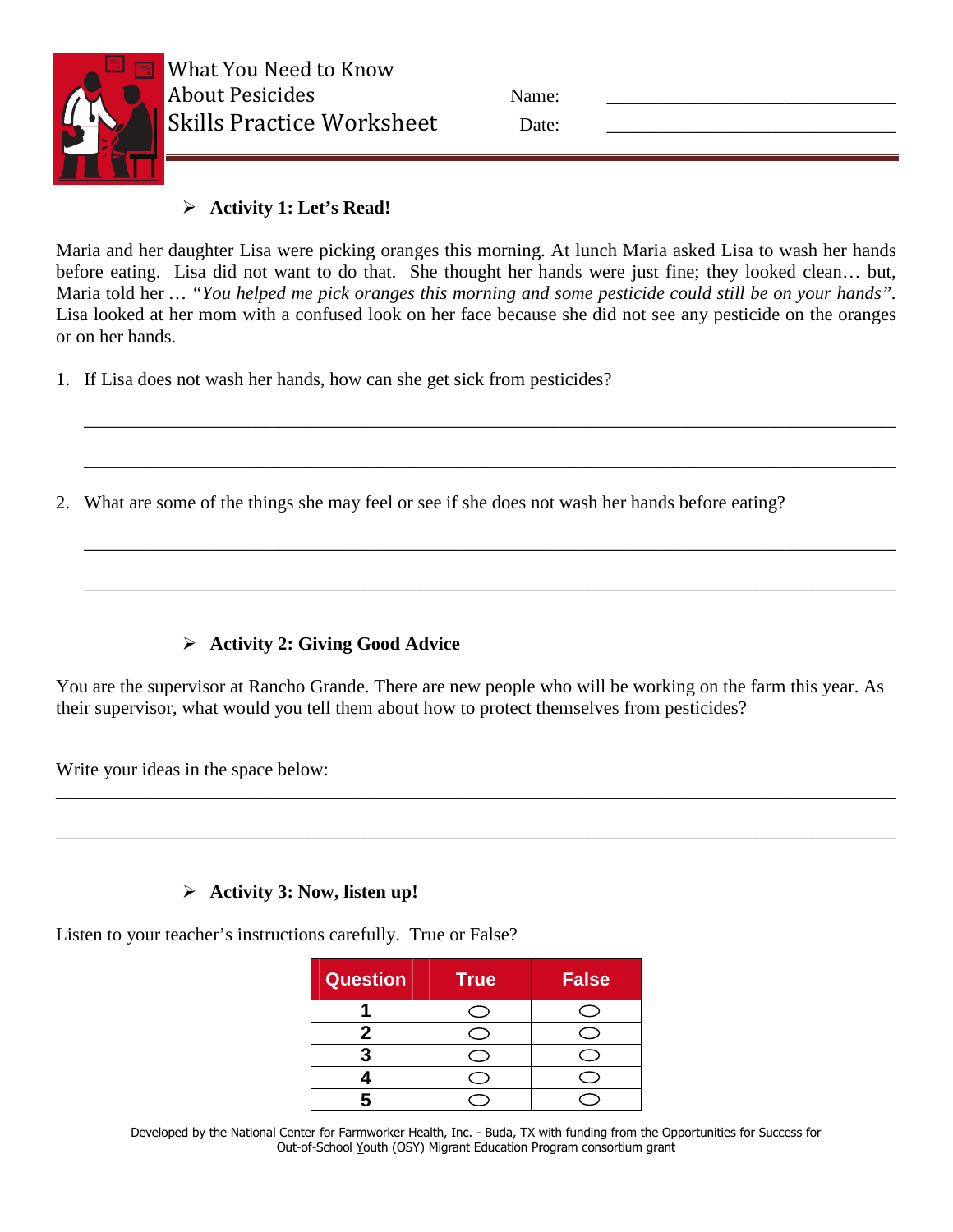#### Lesson Plan

#### What You Need to Know About Pesticides

| <b>Materials needed</b>                                          | <b>Handouts</b>                                                                                                                                                 | <b>Estimated time</b> |
|------------------------------------------------------------------|-----------------------------------------------------------------------------------------------------------------------------------------------------------------|-----------------------|
| Dry erase board and<br>$\bullet$<br>dry erase markers<br>Pencils | "What You Need to Know About<br>$\bullet$<br>Pesticides" Lesson<br>"Listening Activity" Handout<br><b>Skills Practice Worksheet</b><br>Pre-post workshop Survey | 1 Hour                |

 **NOTE TO INSTRUCTOR:** To accommodate the literacy levels and educational experiences of the participants, oral and/or group activities may be substituted for reading, writing, skills practice, and survey activities.

| <b>Elements</b>         | <b>Activities</b>                                                                                                                                   | <b>Notes</b>                                                                                                                                                                                                                                         |
|-------------------------|-----------------------------------------------------------------------------------------------------------------------------------------------------|------------------------------------------------------------------------------------------------------------------------------------------------------------------------------------------------------------------------------------------------------|
| Preparation             | Introduce the topic<br>$\bullet$<br>Time: 5 minutes                                                                                                 | 1. What do you know about pesticides?<br>Have you met anyone who has been<br>2.<br>poisoned with pesticides? What<br>happened to that person?<br>3. What are the things you can do to<br>prevent yourself from coming into                           |
|                         | <b>Conduct the Pre-Test</b><br>Time: 5 minutes                                                                                                      | contact with pesticides?<br>Distribute Pre-Test, and ask students to<br>turn it in when it is complete.                                                                                                                                              |
|                         | Introduce the new<br>$\bullet$<br>vocabulary<br>Time: 5 minutes                                                                                     | Write the vocabulary words on the<br>board, and ask the students to read<br>them aloud. Ask the students if they<br>know what the words mean. Provide<br>students with the definitions. (Use<br>"What You Need to Know About<br>Pesticides" lesson.) |
| <b>Instructions</b>     | Read the lesson on<br>$\bullet$<br>"What You Need to<br>Know About Pesticides"<br>Time: 10 minutes                                                  | Instructor leads guided reading of topic.<br>$\bullet$                                                                                                                                                                                               |
|                         | Identify the vocabulary<br>$\bullet$<br>words in the lesson<br>Time: 5 minutes                                                                      | Students identify the vocabulary words<br>by circling them in the lesson.                                                                                                                                                                            |
|                         | Distribute and review the<br>$\bullet$<br><b>Skills Practice Worksheet</b><br>with the students, and<br>ask them to complete it<br>Time: 25 minutes | Activity 1: Students have 10 minutes to<br>answer this activity.<br>Activity 2: Students have 10 minutes to<br>answer this activity.<br>Activity 3: Students have 5 minutes to<br>answer this activity.                                              |
| Concept<br><b>Check</b> | <b>Conduct Post Test</b><br>$\bullet$<br>Time: 5 minutes                                                                                            | Students complete Post Test.<br>$\bullet$                                                                                                                                                                                                            |

Developed by the National Center for Farmworker Health, Inc. - Buda, TX with funding from the Opportunities for Success for Out-of-School Youth (OSY) Migrant Education Program consortium grant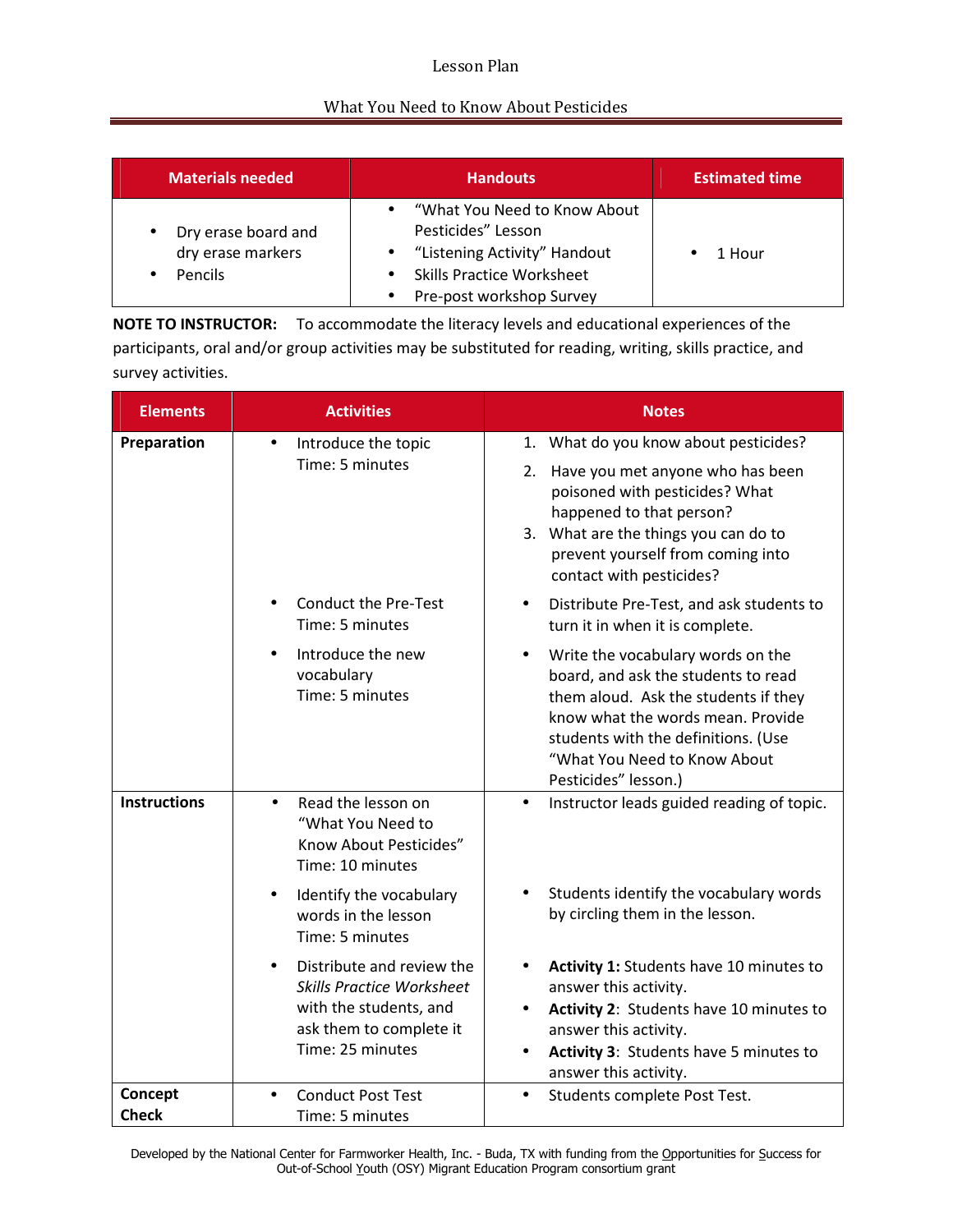| <b>Listening Activity</b><br>Now, listen up! |                                                                                                                                                                                                                       |  |  |
|----------------------------------------------|-----------------------------------------------------------------------------------------------------------------------------------------------------------------------------------------------------------------------|--|--|
| <b>Purpose:</b><br>Time:                     | To practice listening comprehension<br>5 minutes                                                                                                                                                                      |  |  |
|                                              | 1. Tell your students that in this activity they will practice their listening<br>comprehension skills.                                                                                                               |  |  |
|                                              | 2. Say that you are going to read five different statements twice. They can use<br>the Health Lesson to get the correct answer if they need it.                                                                       |  |  |
|                                              | 3. Let them know that after you finish reading the statement for the second<br>time, they need to decide whether the statement is true or false.                                                                      |  |  |
|                                              | 4. At the end, check the students' answers to make sure they are correct. If<br>some students do not have the right answer, invite other students to<br>participate in the discussion until the information is clear. |  |  |

# True or False?

| <b>Statement</b>                                                                                                                                                             | <b>True</b> | False |
|------------------------------------------------------------------------------------------------------------------------------------------------------------------------------|-------------|-------|
| 1) I can always see and smell pesticides.                                                                                                                                    |             |       |
| Pesticides can get into my body through my skin, nose, or eyes.                                                                                                              |             |       |
| 3) If a co-worker swallows a dangerous pesticide, I should call 911 right<br>away or take my co-worker to the hospital and make sure the doctor gets<br>the pesticide label. |             |       |
| When you get home from work, you can hug your wife and children<br>4)<br>before taking a shower.                                                                             |             |       |
| One way to protect my skin from pesticides is wearing long pants, long<br>sleeve shirts, closed shoes, and gloves.                                                           |             |       |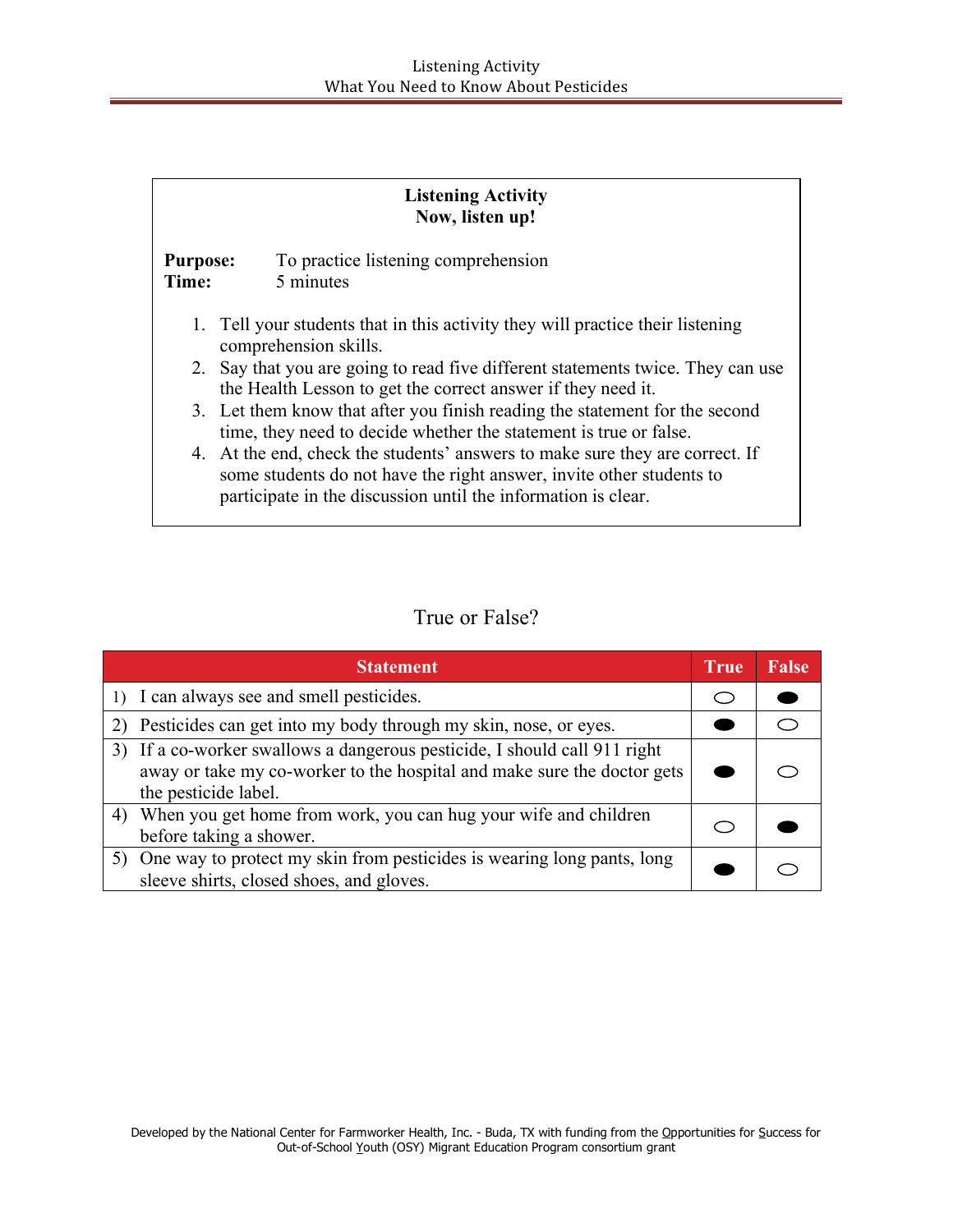

What You Need to Know About Pesticides Date: \_\_\_\_\_\_\_\_\_\_\_\_\_\_\_\_\_\_\_\_\_\_\_\_\_\_\_\_

|                                                                         | Pre-Assessment<br>Name:                                                                         |                            |                                                 |  |
|-------------------------------------------------------------------------|-------------------------------------------------------------------------------------------------|----------------------------|-------------------------------------------------|--|
|                                                                         |                                                                                                 |                            |                                                 |  |
|                                                                         |                                                                                                 | Circle the correct answer. |                                                 |  |
|                                                                         | 1. Are pesticides used to kill insects and weeds?                                               | Yes                        | N <sub>o</sub>                                  |  |
| 2. Which of the following is a reaction to contact<br>with a pesticide? |                                                                                                 | b. headaches<br>c. coughs  | a. eyes may burn or itch<br>d. all of the above |  |
|                                                                         | 3. What is another name for a pesticide?                                                        | chemical                   | blister                                         |  |
|                                                                         | 4. Hives are a skin rash that itches, swells, and<br>becomes red.                               | True                       | False                                           |  |
|                                                                         | 5. Is it important to change your clothes and wash<br>your hands after working with pesticides? | Yes                        | N <sub>o</sub>                                  |  |
|                                                                         |                                                                                                 | Total Correct:             |                                                 |  |